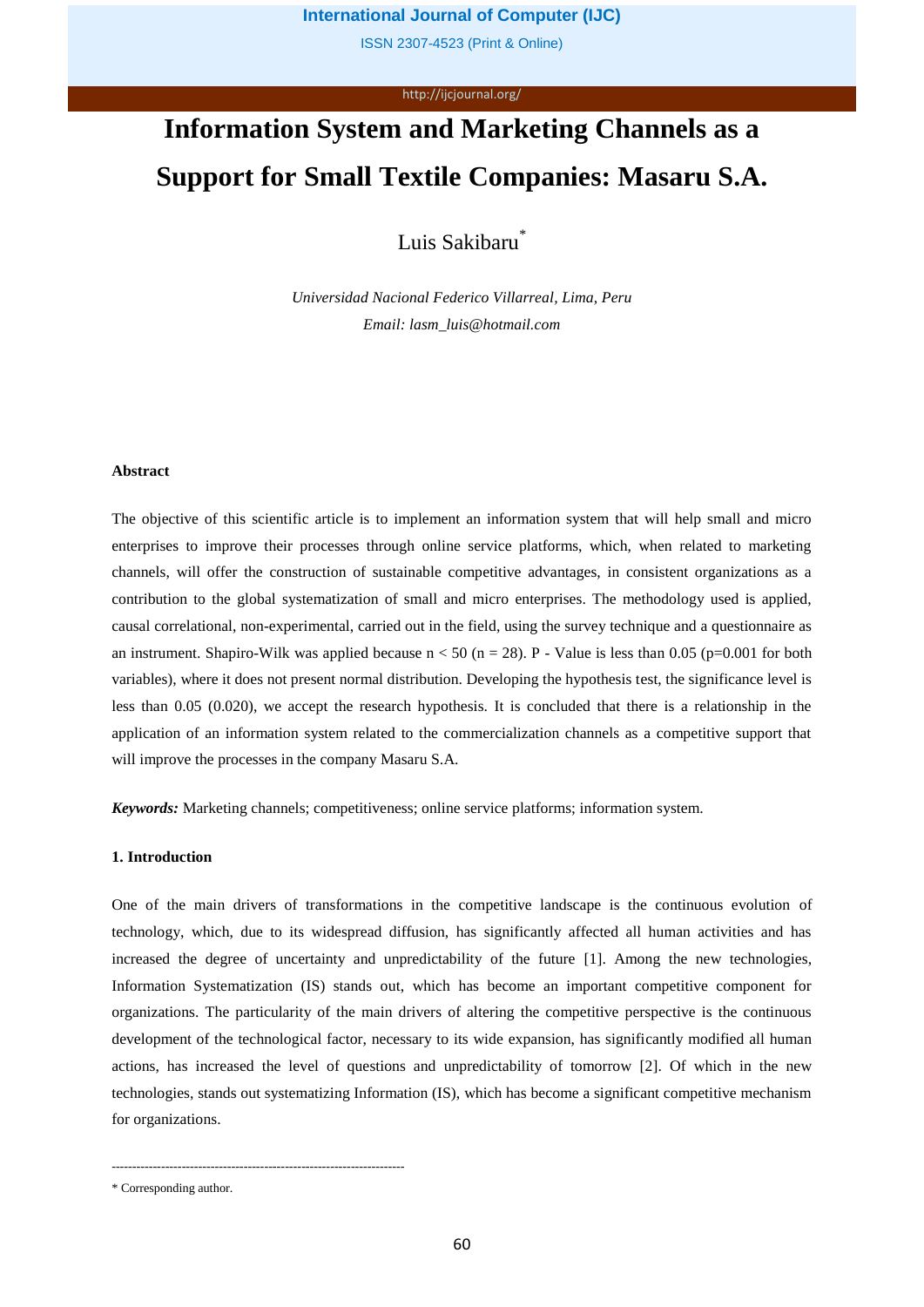In order to remain competitive in environments characterized by permanent change, organizations need to keep up with the actions and important trends occurring in the external environment [21]. Consequently, the current market has shown an increase of participation in the area of services in the world economy.

Through the electronic advance where it directs the increase of the service established by means of the Internet and increase in the production costs and the technological innovations [3], it makes that the organizations find new alternatives and use modern technologies to realize and extend services without possessing own contact.

Information systems have irreversibly transformed the worldwide business-related world, of which the buyers in the organization in the virtual environment have basic requirements to change into a regular consumer, showing the decrease of costs in the exploration of information and the increase of benefits related to the services given virtually. That is why problems arise in using optional channels that highlight exclusive customer benefits related to virtual shopping business activities among themselves, economize stages in companies and decrease the danger of utilizing this benefit to the consumer.

The composition and faculty of the organizations present relevant criteria applying the use of e-service in a more agile way, mainly when there is great understanding and practice in technology and with the use of the virtual environment in any time and place, the companies are adaptable to the electronic service in a fast way.

In today's Peruvian companies, micro and small enterprises are categorized as organizations that lack information and uncertainty in relation to decision making. They work in an environment dominated by informality and indecision in the search for solutions. It shows instability and doubts exist in relation to the understandings based on the choice of electronic marketplaces that use the Internet to conduct commercial business [23]. Due to the current market, Silva, J. J. P. (2001) verified that many small and micro companies interact in markets with a large number of companies of the same size and the small incompatibility of their products and services. Together, they have distribution, productive and financial magnitude that shows similarity. They act in a normal way in niches insufficiently developed by companies of great composure in a market considered unpredictable.

Convenient that show greater agility and flexibility of large companies, respond quickly to the demands based on external changes.

The theoretical development in Peru, analyzing this approach, determines gaps in their information, research and evidence, to be consistent this possibility and help these companies that have knowledge of the important barriers [11], inaccuracies, evidence and certainty of micro and small entrepreneurs, when the eventuality of using the Internet conduit for the purpose of acquiring electronic services from other organizations is seen, connecting this systems entity in a company to deal in joint mode became a big challenge, according to Laudon & Laudon (2014) [14], an alternative is to implement trade applications in systems that are oriented to elaborate the company's business processes and involve all stages of action.

These systems help the company to be more flexible and productive through process integration.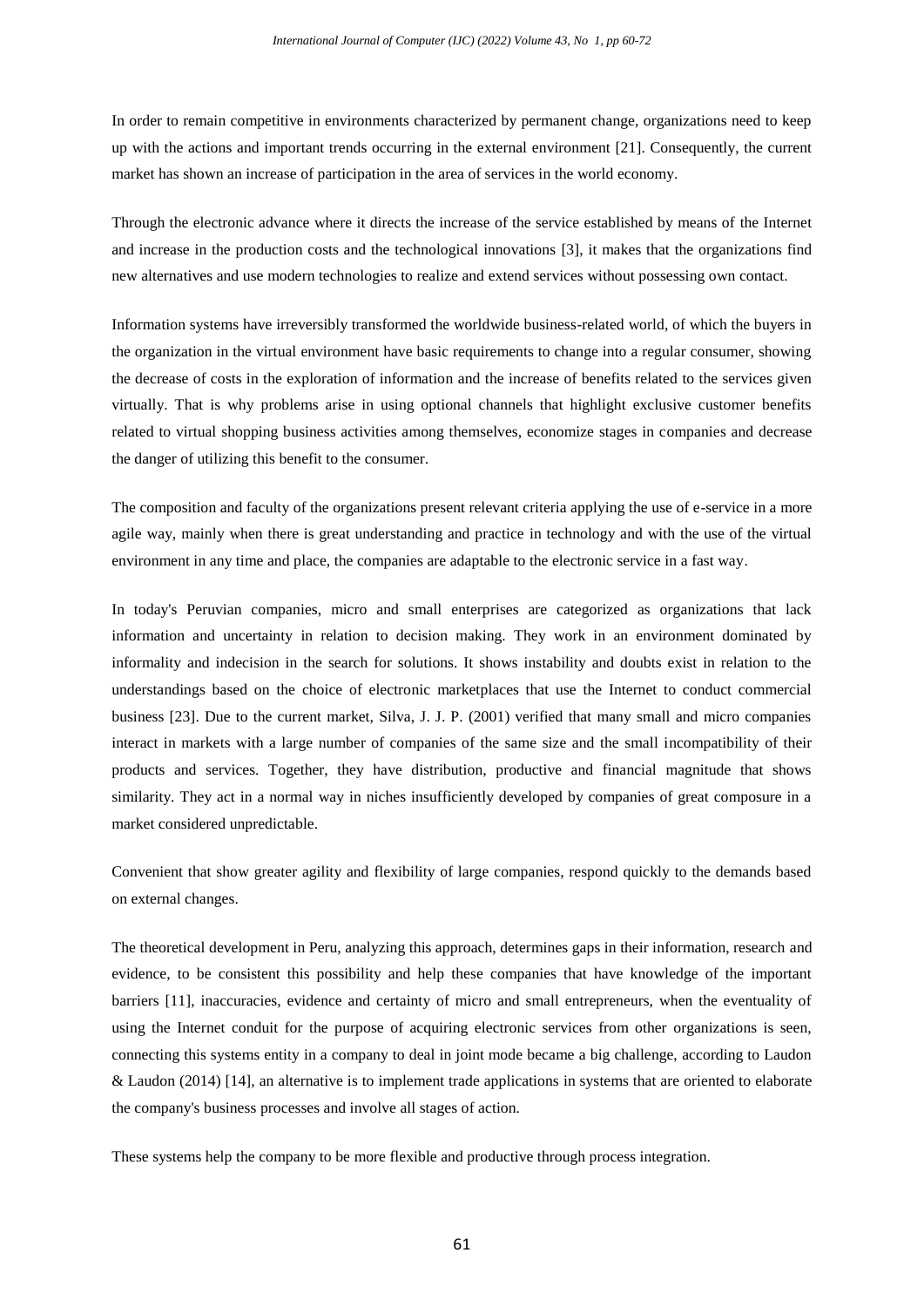As a result, marketing channels have also become more refined and specialized, satisfying different needs and providing a wide variety of services to a consumer eager for news and information [12]. These marketing channels have brought new values to the consumer, leading to a significant change in the way products, services and information are produced, aggregated and especially as they are marketed.

Applying the Information Systems and marketing channels, they will support giving support to the small company Masaru S.A, which will serve as a model to apply to micro and small companies in the sector to stay in the competitive market by applying various strategies that will lead to improvement in the national and international market [10]. Regarding this, the company does not produce great benefits because it continues to use traditional sales strategies, understanding that due to the little interest of our small and micro companies do not know that using an e - service platform could improve their sales as well as lead in their target market as in other markets.

In order for the information to be analyzed and a need to be formed, it must be carried out in five important stages:

- Identifying the users, as well as the use of the information.
- Delimiting the target market and its environment.
- Identifying the needs of the target market.
- Evaluating the given needs, and
- Communicating, describing and implementing the solutions that would be taken as a decision.

Therefore, companies that are based on information are generally more demanding in a more specialized way than traditional companies in relation to management and control [5]. Taking into account these perspectives, it is determined that companies have as main characteristic, in a modern society, based on information, that is why these companies are very concerned and pay much attention to the flow of information, as well as knowledge. Through these concepts, the small textile company Masaru S.A., which carries out its business activities, proves to be a traditional company, which can be determined using the following table:

**Table 1:** Characteristics of a new company.

| <b>Traditional Organization</b>    | Organización que administra su información                   |
|------------------------------------|--------------------------------------------------------------|
| Standardizes products and services | Massifies in a customized way                                |
| Standardizes salaries              | Wages given in relation to knowledge                         |
| Bureaucracy                        | Consensus is reached                                         |
| Authority                          | Participatory management - Dissolves authority               |
| Centralized                        | Decentralized resources - application of synergy - teamwork. |
| Information                        | Information is shared throughout the organization            |
| Centralized planning               | Think Globally - Act Locally                                 |
|                                    |                                                              |
| Centralized control                | Decentralized control                                        |

Source: Rezende & Abreu [22] (2003, p 104)

Due to the table shown, in order to carry out a good information management and to show effectiveness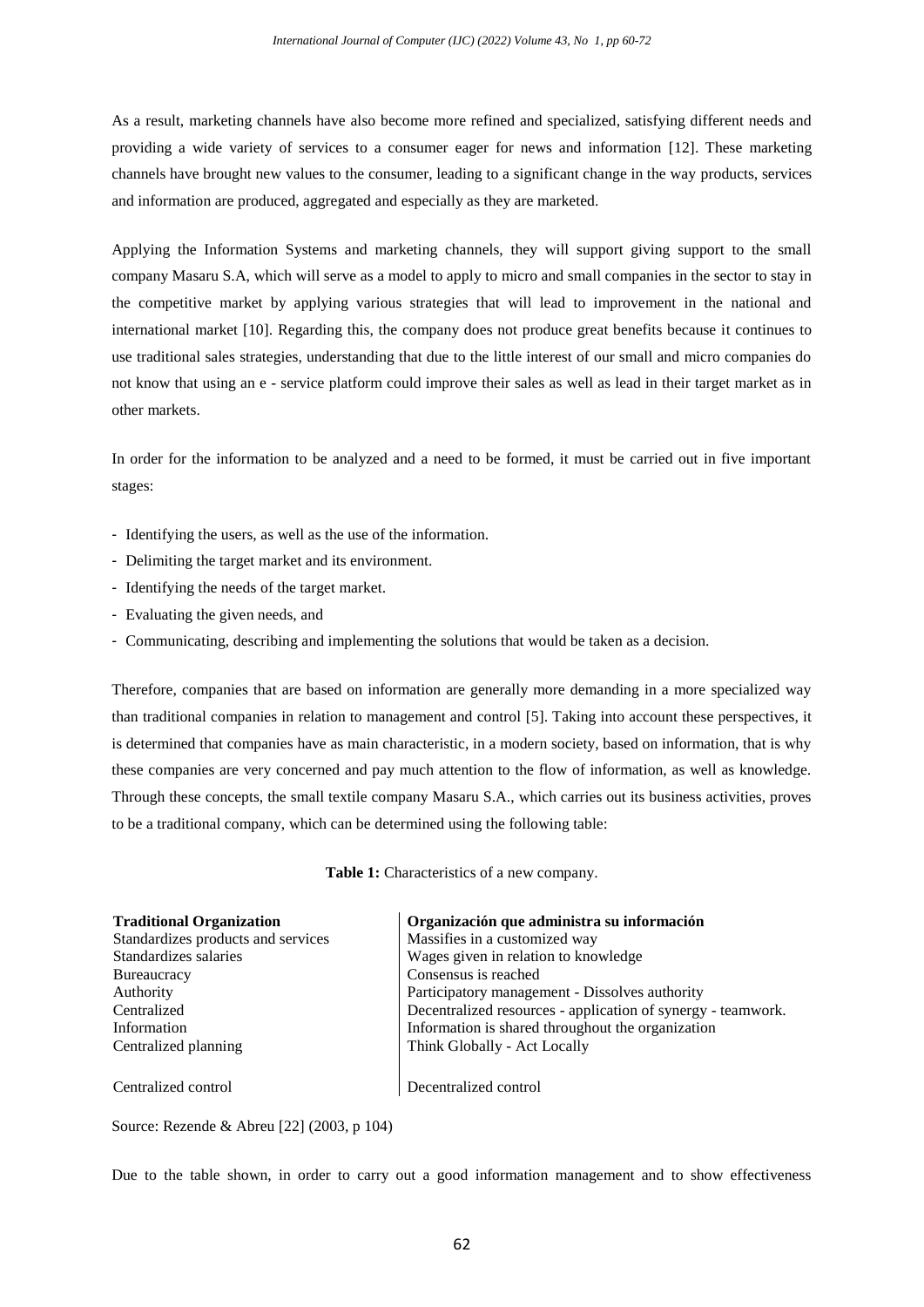(efficiency + efficacy) [13], the flow of information that adapts to the company must have great relevance, since the sequentially of a certain process is shown as the bridge that generates the information (issuing source) and the one that accepts or receives it, which is given by the receiver.

Companies in general are work spaces where knowledge circulates at all levels, from the strategic to the operative, either at the level of creation or sharing [6]. This and any environment must be inserted in a constant exchange and transfer of ideas produced internally or externally.

#### **2. Method**

The method applied in this research work is quantitative research, which attempts to generalize the results found in a group or segment (sample) to a larger collectivity (universe or population) [4], from which the application of platforms and services will determine the solution to the general and specific problems determined in this research work, demonstrating that the type is considered as applied research.

The scope of this research can also be determined, which is the causal correlational scope (Baena, 2014) why we will analyze the relationship what is between two variants according to the study will be information systems and marketing channels we will try to determine the reason for this relationship so it will also have a descriptive scope (Hernandez & Mendoza, 2018), whose design is non-experimental.

In addition, this work will be of Transversal type since the information of the study will be obtained only once at the given time, that is to say after having implemented the solution of the information systems and the marketing channels.

#### *2.1. Description and determination of the population*

Regarding the Population, as a microenterprise is being analyzed, it is determined that its population is 60 people, since the company's personnel is considered as an active population where all those involved are currently working in the organizational unit. And also, this study is related to the professionals of the company that will help the decision making of the company, since all of them are considered as stakeholders of the study that will use the information system and will improve their marketing channels.

To calculate the sample size, we will use the simple random calculation knowing the size of the population, with a confidence level of 95% and a margin of error of 5% as follows:

Formula to be used:

$$
n = \frac{Z^2 PQN}{NE^2 + Z^2 PQ}
$$
 (Equation N° 1)

Replacing data:

$$
n = \frac{(1.96)^2(0,3)(0,7)(60)}{(60)(0,05)^2 + (1,96)^2(0,3)(0,7)} = 51
$$
 (Equation N° 2)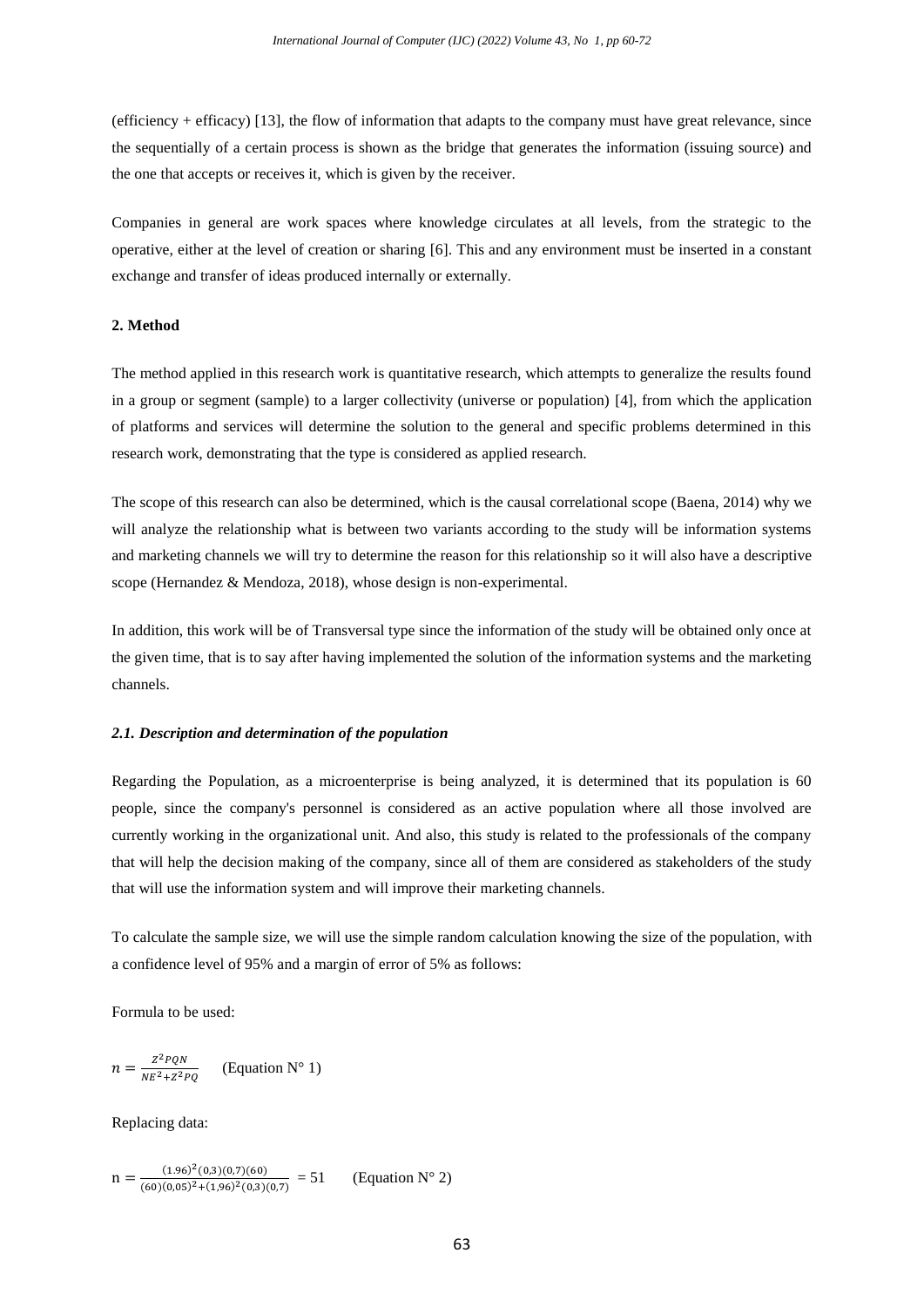An adjustment is made since the population size is known:

$$
n' = \frac{51}{1 + \frac{(51 - 1)}{60}} = 28
$$
 (Equation N° 3)

This data will determine that the study will be more accurate in terms of what is to be analyzed. The instrument used is the Questionnaire, because the Questionnaire is a research instrument that presents a higher scientific degree and is very objective, as well as, it is considered as a useful means to collect or gather information through a concise time, it consists of 23 questions related to the variables: Information System based on the dimensions of organization (questions  $1 - 3$ ), technology (questions  $4 - 8$ ), people (questions  $9 - 13$ ) and Marketing Channels based on the dimensions of direct distribution (questions 14 - 18), indirect distribution (questions 19 - 23). The survey is given to the 28 people who are professionals related to the study [17], who are part of the sample, since the processing is quantitative, our measurement instrument will be a questionnaire using the Likert scale. Accordingly, the results will be entered into the SPSS software for the respective analysis and the preparation of statistical tables of results. The reliability of the instruments will also be determined using Cronbach's alpha and factor analysis.

# **Table 2:** Profiles.

| Profile              | Population: 60 |
|----------------------|----------------|
| Engineer             |                |
| Manager / Accountant |                |
| Sales Coordinator    | 22             |
| Chief of purchasing  | 14             |
| Analyst              | 12             |

**Source:** Own elaboration

#### *2.2 Instrument and data collection*

To apply the reliability of the instrument, it is divided into two scales. The first scale analyzes the Information System variable, which is composed of 13 items, and the second variable is Marketing Channels, which is composed of 10 items, according to which the reliability and validity of each of them will be calculated.

# **Table 3**

#### **Reliability of Variables**

| <b>Scale</b>              | Cronbach's alpha | N of element |
|---------------------------|------------------|--------------|
| <b>Information System</b> | 0.882            |              |
| Distribution channel      | 0.811            |              |

**Source:** Own elaboration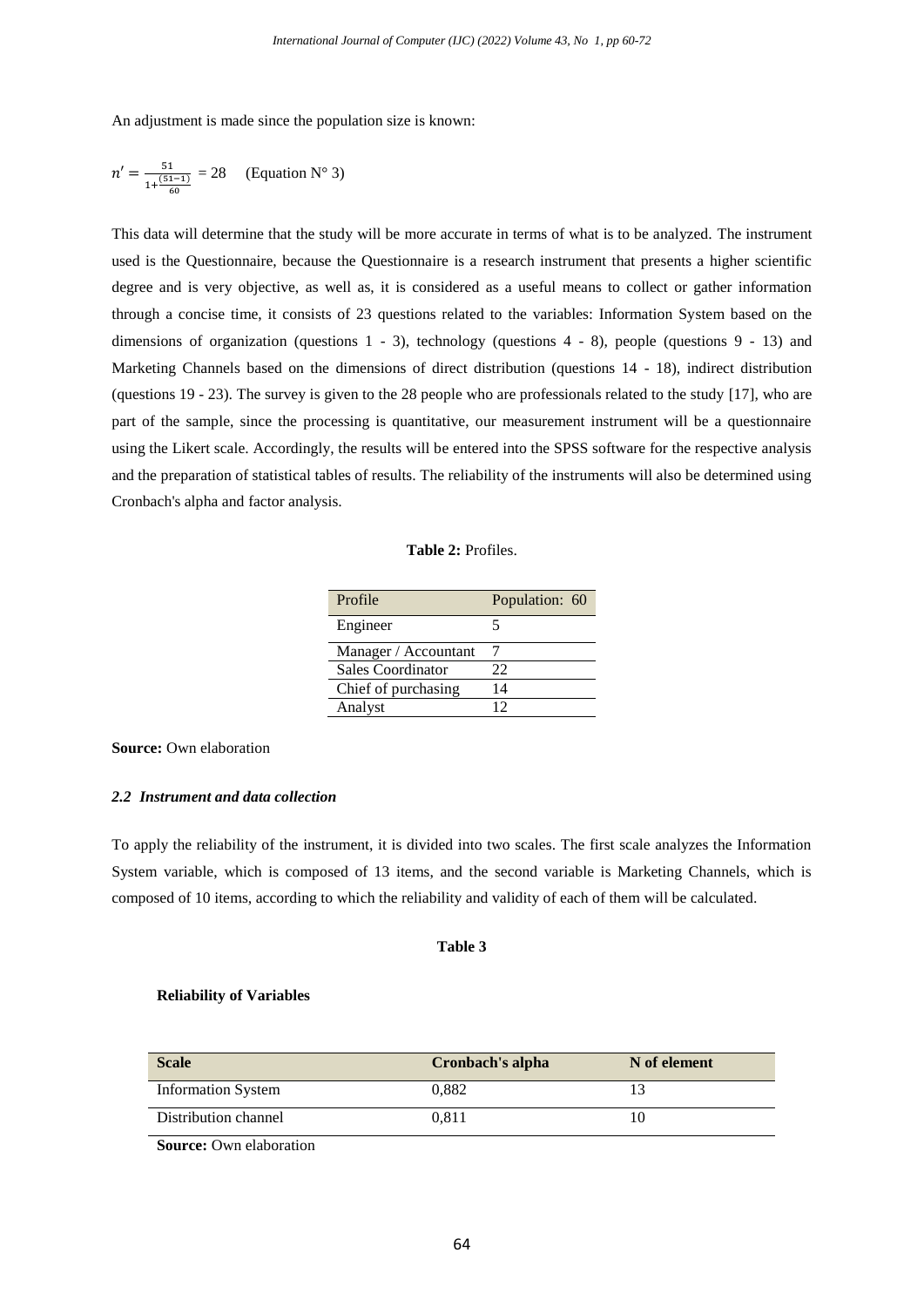According to each data obtained we can determine that the alpha coefficients obtained show high values, which demonstrates that the test presents a strong internal consistency. The items are strongly co-varying with each other and, in general, they all help to measure what is required by the test. Therefore, it is concluded that the applied questionnaire is highly reliable.

# *2.3 Procedure for data analysis*

Through this study, the selected sample is required to be approached by means of a goodness-of-fit procedure, according to the grouping of specific data that are related to a normal distribution. In conclusion, the data are complying with the explained requirement, of which there are several procedures that are followed, of which, the Kolmogorov-Smirnov (K-S) ( $n > 50$ ) and the Shapiro-Wilk (S-W) ( $n < 50$ ) can also be applied.

Thanks to these tests, the normality graphs obtained and the contrastation of hypotheses, which will determine whether its distribution is normal, will be carried out. Due to this, emphasizing that the sample obtained is less than 50, the second test explained above was chosen.

Regarding the non-parametric test selected, the null hypothesis (H0) has a distribution that presents homogeneity, it will be rejected if the p-value shows to be  $\lt$  0.05. Because of this, in relation to the decision making where it is stated that the selected sample presents a normal distribution, its significance level tends to  $be \geq .05$ .

Analyzing the dimensions of the Information System Variable and the Marketing Channels Variable, according to the questions posed:

|  |  | Table 3: Test for Normality. |
|--|--|------------------------------|
|--|--|------------------------------|

| Normality tests           |                     |    |       |              |    |       |
|---------------------------|---------------------|----|-------|--------------|----|-------|
| <b>Variables</b>          | Kolmogorov-Smirnova |    |       | Shapiro-Wilk |    |       |
|                           | Statistician        | gl | Sig.  | Statistician | gl | Sig.  |
| <b>Information System</b> | 0.271               | 28 | 0.000 | 0.858        | 28 | 0,001 |
| Distribution channel      | 0.300               | 28 | 0.000 | 0.840        | 28 | 0,001 |
|                           |                     |    |       |              |    |       |

a. Lilliefors significance correction.

## **Source:** Own elaboration

Observing this table, we see that the Shapiro-Wilk  $(S-W)$  must be applied because  $n < 50$ . We see that the Pvalue is less than 0.05, so hypothesis H1 is accepted; that is, the random variable does not have a normal distribution.

# **3. Results**

Through this study, the analysis of the general hypothesis is performed, carrying out the respective hypothesis tests: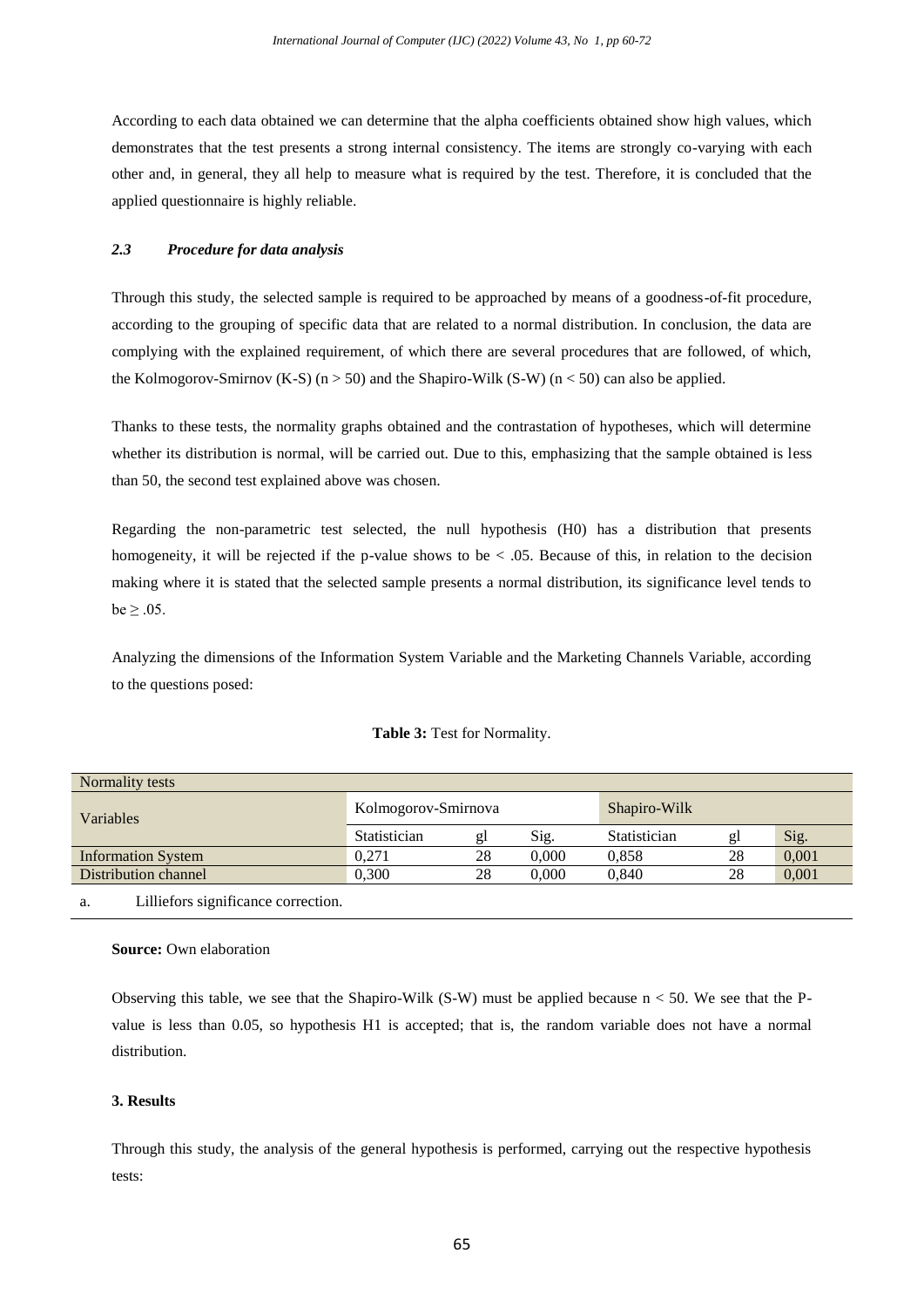- Null hypothesis (H0): The application of an information system related to marketing channels as a competitive support will not improve the processes in Masaru S.A. company.
- Research Hypothesis (H1): The application of an information system related to the marketing channels as a competitive support will improve the processes in the company Masaru S.A.

Chi-Square test is applied to perform hypothesis testing (Hernández and his colleagues 2017).

|                                                                                                 | Value             | df  | Asymptotic significance (bilateral) |  |
|-------------------------------------------------------------------------------------------------|-------------------|-----|-------------------------------------|--|
| Pearson's Chi-square                                                                            | $280,389^{\rm a}$ | 234 | 0.020                               |  |
| Likelihood ratio                                                                                | 124.193           | 234 | 000.1                               |  |
| Linear by linear association                                                                    | 18.086            |     | 0.000                               |  |
| N of valid cases                                                                                | 28                |     |                                     |  |
| a. 266 boxes (100.0%) have expected a count of less than 5. The minimum expected count is 0.04. |                   |     |                                     |  |

|  |  |  |  | Table 4: Chi-square table. General Hypothesis. |
|--|--|--|--|------------------------------------------------|
|--|--|--|--|------------------------------------------------|

#### **Source:** Own elaboration

When interpreting the table, we see that the level of significance less than  $0.05 (0.020 < 0.05)$  we reject the null hypothesis and accept the alternative hypothesis, then we can conclude that at a significance level of 0.05 determines that the application of an information system related to the marketing channels as a competitive support will improve the processes in the company Masaru S.A.

Through the following table:

## **Table 5:** Contingency Coefficient Table. General Hypothesis.

| Symmetrical measurements |                   |       |                          |  |
|--------------------------|-------------------|-------|--------------------------|--|
|                          |                   | Valor | Approximate significance |  |
| Nominal by Nominal       | Contingency ratio | 0.954 | 0.020                    |  |
| N of valid cases         |                   |       |                          |  |

 **Source:** Own elaboration

We can interpret that the contingency coefficient gives us security in the relationship of the two variables, therefore the contingency coefficient is less than  $0.05 (0.020 < 0.05)$  we reject the null hypothesis and accept the alternative hypothesis, then we can conclude that at a significance level of 0.05, that is, there is a strong relationship in the implementation of an information system related to marketing channels as a competitive support will improve processes in the company Masaru SA.

Four specific hypotheses were taken into account which demonstrate that the data obtained are related to the general hypothesis.

#### **Specific hypothesis 1**

Null Hypothesis (H0): Controlling the management of electronic services platform integrating technology, it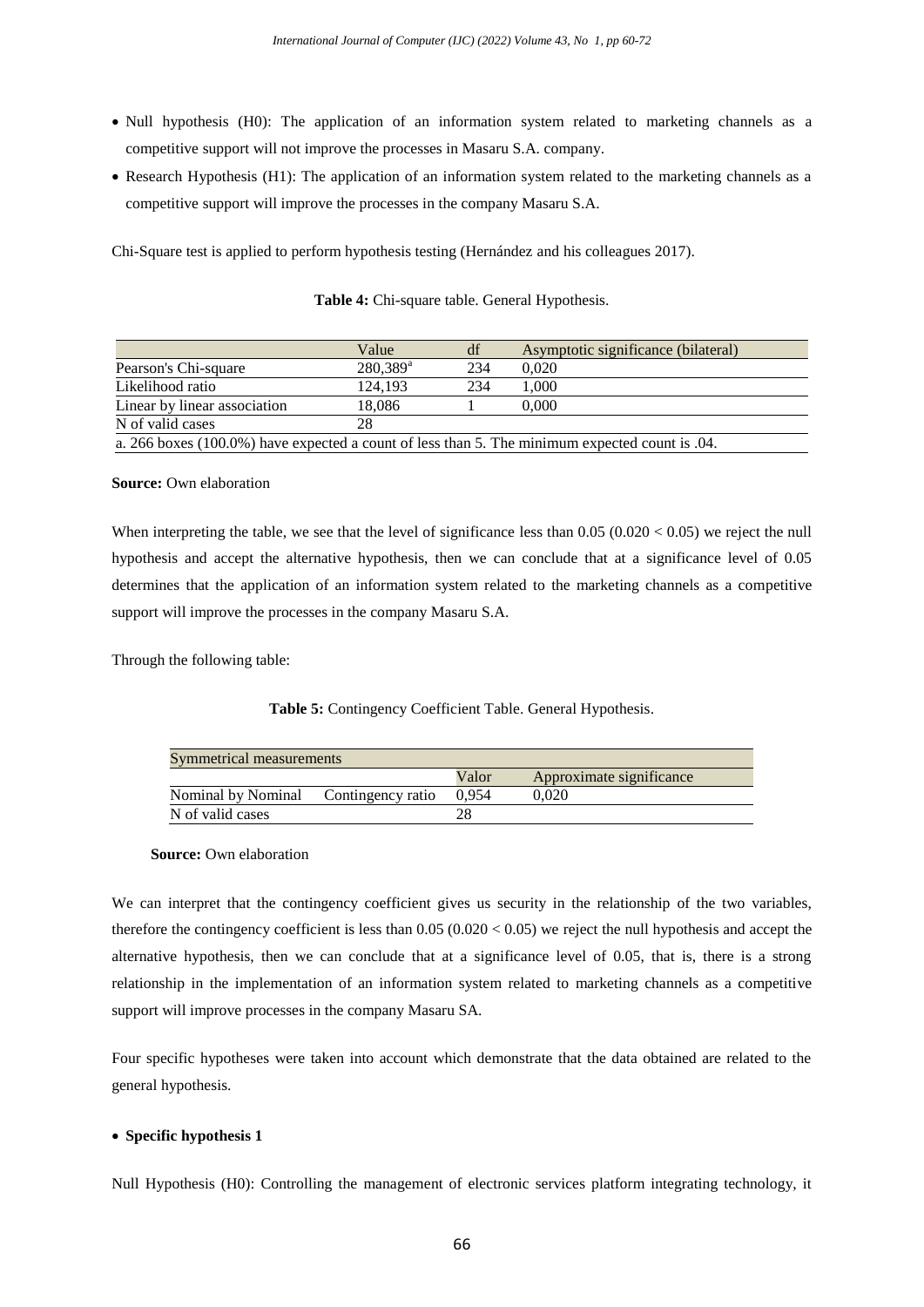will not manage the marketing channels of small business Masaru S.A. effectively.

Investigative Hypothesis (H1): By controlling the management of electronic services platform integrating technology, it will manage the marketing channels of small business Masaru S.A. effectively.

|                                                                                                 | Valor    | df  | Asymptotic significance (bilateral) |  |
|-------------------------------------------------------------------------------------------------|----------|-----|-------------------------------------|--|
| Pearson's Chi-square                                                                            | 199.422a | 143 | .001                                |  |
| Likelihood ratio                                                                                | 104.959  | 143 | .993                                |  |
| Linear by linear association                                                                    | 15.476   |     | .000                                |  |
| N of valid cases                                                                                |          |     |                                     |  |
| a. 168 boxes (100.0%) have expected a count of less than 5. The minimum expected count is 0.04. |          |     |                                     |  |

**Table 6:** Chi-square table. Specific Hypothesis 1.

#### **Source:** Own elaboration

It is noted that the significance level less than  $0.05$  ( $0.001 < 0.05$ ) we reject the null hypothesis and accept the alternative hypothesis, then it can be concluded that at a significance level of 0.05 determines that controlling the management of electronic services platform that integrate technology, will manage the marketing channels of the small company Masaru S.A. effectively.

# **Specific Hypothesis 2**

Null Hypothesis (H0): Planning an integral organization of the company MASARU S.A. will not increase the strategies of its direct distribution.

Investigative Hypothesis (H1): Planning an integral organization of the company MASARU S.A. will increase the strategies of its direct distribution.

|                                                                                                | Valor             | df  | Asymptotic significance (bilateral) |  |
|------------------------------------------------------------------------------------------------|-------------------|-----|-------------------------------------|--|
| Pearson's Chi-square                                                                           | $159.444^{\circ}$ | 120 | 0.009                               |  |
| Likelihood ratio                                                                               | 96.271            | 120 | 0.945                               |  |
| Linear by linear association                                                                   | 10.856            |     | 0.001                               |  |
| N of valid cases                                                                               | 28                |     |                                     |  |
| a. 143 boxes (100.0%) have expected a count of less than 5. The minimum expected count is .04. |                   |     |                                     |  |

**Table 7:** Chi-square table. Specific Hypothesis 2.

 **Source:** Own elaboration

We see that the level of significance less than  $0.05$  ( $0.009 < 0.05$ ) we reject the null hypothesis and accept the alternative hypothesis, then it can be concluded that at a significance level of 0.05 determines that planning an integral organization of the company MASARU S.A. will increase the strategies of its direct distribution.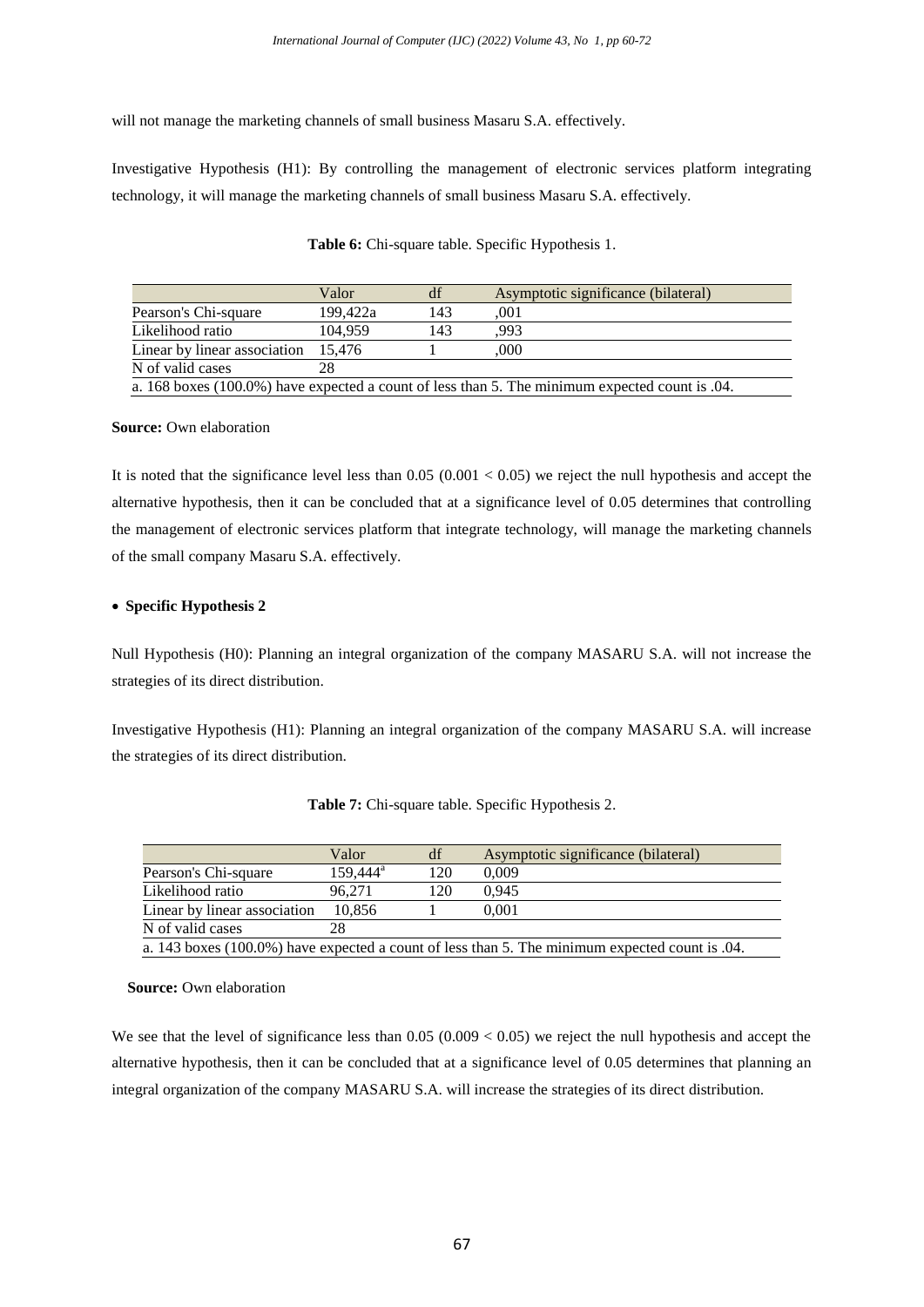# **Specific Hypothesis 3**

Null Hypothesis (H0): Trained people will not improve the marketing channels of the company MASARU S.A. maintaining competitiveness.

Investigative Hypothesis (H1): Trained people will improve the commercialization channels of MASARU S.A. company maintaining competitiveness.

|                                                                                                | Valor             |     | Asymptotic significance (bilateral) |  |
|------------------------------------------------------------------------------------------------|-------------------|-----|-------------------------------------|--|
| Pearson's Chi-square                                                                           | $173,289^{\rm a}$ | 130 | 0.007                               |  |
| Likelihood ratio                                                                               | 99.276            | 130 | 0.979                               |  |
| Linear by linear association                                                                   | 19.182            |     | 0.000                               |  |
| N of valid cases                                                                               | 28                |     |                                     |  |
| a. 154 boxes (100.0%) have expected a count of less than 5. The minimum expected count is .04. |                   |     |                                     |  |

**Table 8:** Chi-square table. Specific Hypothesis 3.

#### **Source:** Own elaboration

We see that the level of significance less than  $0.05$  ( $0.007 < 0.05$ ) we reject the null hypothesis and accept the alternative hypothesis, then it can be concluded that at a significance level of 0.05 determines that the trained people will improve the marketing channels of the company MASARU S.A. maintaining competitiveness.

# **Specific Hypothesis 4**

Null Hypothesis (H0): Developing a comprehensive Information System will not influence the effective management of its direct distribution.

Investigative Hypothesis (H1): Developing an integral Information System will influence the effective management of its direct distribution.

|                              | Valor                  | df  | Asymptotic significance (bilateral)                                                                 |
|------------------------------|------------------------|-----|-----------------------------------------------------------------------------------------------------|
| Pearson's Chi-square         | $263.667$ <sup>a</sup> | 216 | 0.015                                                                                               |
| Likelihood ratio             | 115.679                | 216 | 1.000                                                                                               |
| Linear by linear association | 17.094                 |     | 0.000                                                                                               |
| N of valid cases             |                        |     |                                                                                                     |
|                              |                        |     | $\sim 0.47$ keeps (100.00) keep consisted a count of less than F. The minimum consisted count is 04 |

| Table 9: Chi-square table. Specific Hypothesis 4. |  |  |
|---------------------------------------------------|--|--|
|---------------------------------------------------|--|--|

a. 247 boxes (100.0%) have expected a count of less than 5. The minimum expected count is .04.

# **Source:** Own elaboration

We see that the level of significance less than  $0.05 (0.015 < 0.05)$  we reject the null hypothesis and accept the alternative hypothesis, then it can be concluded that at a significance level of 0.05 shows that making a comprehensive Information System will influence the effective management of its direct distribution.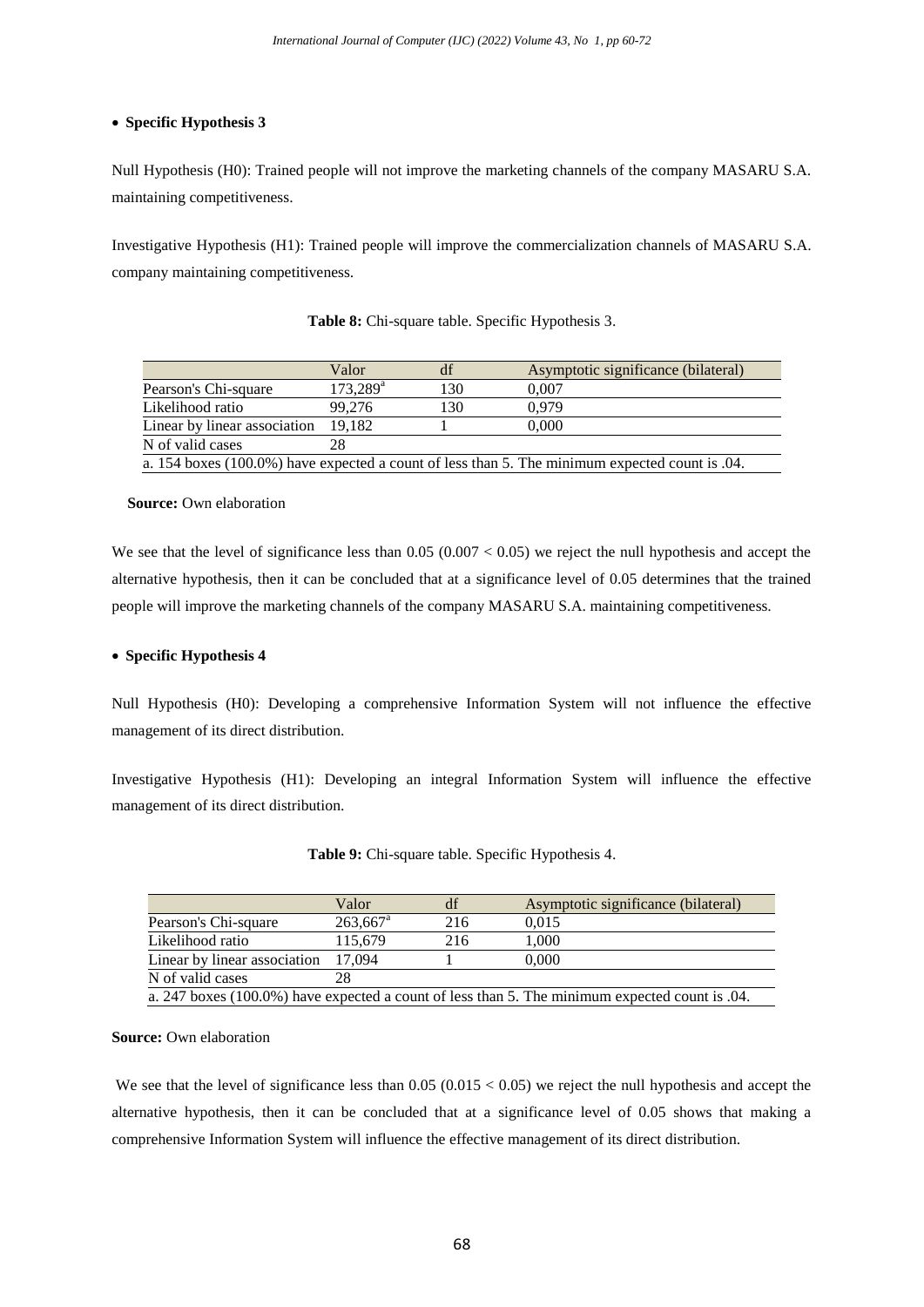#### **4. Discussion of results**

The main objective of this work is to determine that by applying an information system and marketing channels oriented to the competitiveness of the small textile company: MASARU S.A., this study was based on a general hypothesis and four specific hypotheses that, through the development of an instrument, divided into dimensions, will support us to corroborate the affirmation of each specific hypothesis that were raised.

Based on what was explained above, the data collection was carried out, each one of them was analyzed with the answers of a group of people who are directly related to the activities of the company [8], to determine if the data present normality (Normality Test), when not complying with normality, non-parametric analysis was carried out, using the chi-square because it complied with the analysis of the data collected.

By performing the chi-square analysis on each of the specific hypotheses, it can be verified that each of these specific hypotheses presents high values and has a significance that is adequate to reject the null hypotheses and that determines the validity of each of the specific hypotheses. Validating the specific hypotheses determines that the general hypothesis is proven in relation to the study carried out.

Through this analysis it can be concluded that, by demonstrating these hypotheses, it can be determined that small businesses, in order to be competitive, all the analyzed dimensions could be applied, leading to favorable results that benefit the small business.

Through this research conducted, it can be contrasted with the national study of the author Manottupa, Rocio (2013) [16], whose work is: "Marketing Channels and development of an Information System for Decision Support in the Purchasing Planning Process in a Commercial Mype", whose research used information given by entrepreneurs, who are owners of Mypes, through surveys, to implement an information system and those marketing channels, demonstrating improvements in the Mypes [7]. In our study it can be verified that information has been taken from the people who directly integrate the small business in their activities, since they are the ones who encounter the direct problems that constantly happen, to demonstrate if the competitiveness would be achieved by working with service platforms on - line that will help to make a better management and integration in its Information System and marketing channels[15], taking important information that showed favorable results. Furthermore, contrasting with the author Cardona and Victoria (2011) [6], in the international study entitled: "Strategy of Commercialization Channels in the Provision of Technological Services for SMEs", which concludes that micro and small enterprises will achieve success if they have organizational structures that are very flexible, based on an intensive use of the resources provided by ICTs and a decisive attitude to change [9]. Given the flexibility that traditionally characterizes small and medium-sized companies, they will be more agile and dynamic in responding to new demands and to the diversified products and services requested by the market. Therefore, it is recognized that a commercialization channel presents flexibility to be used in the strategy of providing technological services to small and mediumsized companies [18].

Through this study, we contrast that the small company MASARU S.A, demonstrates that it can improve the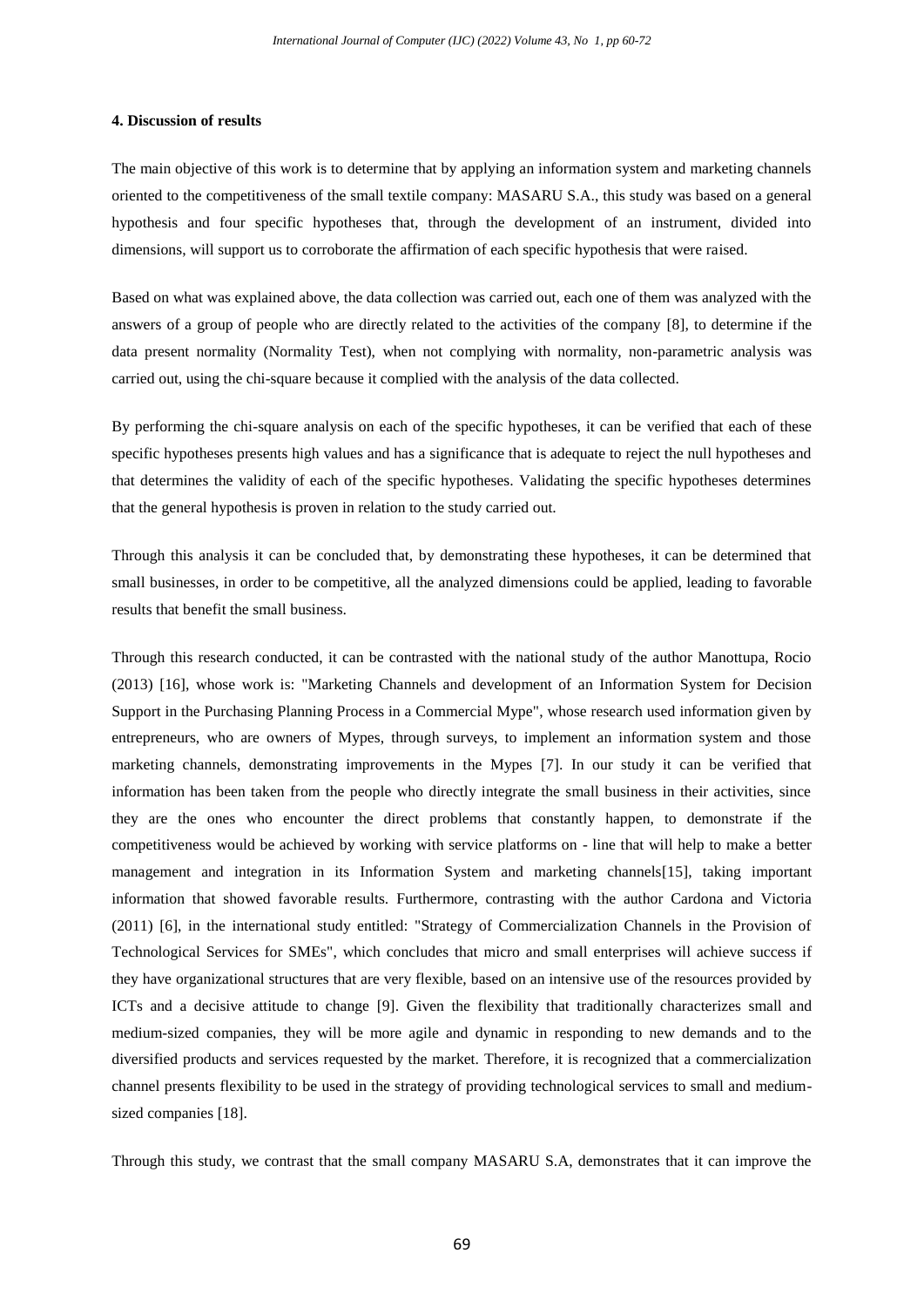marketing channels if an information system is applied which would integrate all the areas that belong to the small company through a platform of online services, where it would demonstrate greater flexibility to change, applying strategies to make better decision making whose result would be very favorable to achieve the success of being competitive [19].

# **6. Conclusions and recommendations**

Finally, small and micro enterprises need an information system related to distribution channels, including the following:

- An analysis of the small textile company Masaru S.A. in terms of its information showed deficiencies in information records in relation to its business processes, but by proposing an information system supported by online service platforms and marketing channels, it demonstrated competitiveness in the Peruvian market.
- The use of an information system and marketing channels in small and micro enterprises results in significant savings in terms of time and money for small and micro textile enterprises.
- Using an online service platform and the use of marketing channels showed flexibility in interacting with the market, as it leads to potential wealth and leads to competitiveness.
- By implementing an Information System [20], we were able to achieve a way of sustaining information that shows security and integrity in place of possible changes. Through this information system increased the reliability of information that demonstrates the soundness of their business activities of the small business.
- Finally, working with online service platforms showed the improvement of having adequate information, and showed the possibility of direct negotiations between buyers and sellers (direct distribution), where product quotation costs are reduced, communication costs are reduced and it leads to a good internal management of the company.
- It is important to use an information system related to distribution channels that can show favorable results, considering that it is recommended:
- It is recommended that new studies be conducted on small and micro enterprises in all sectors to carry out the use of information systems and marketing channels to make them competitive in the Peruvian market.
- It is recommended to carry out new studies to help in the understanding of the relationships that are presented about the factors that influence organizational behavior, showing clarity in the situations that can make the companies that provide online services platform services, more profitable and prepared for the market that incorporates Internet technology in business relationships.
- It should be considered pertinent to investigate and identify factors that are relevant to the profitability and competitiveness of the companies, from the context of the Internet, investigating those companies that provide online service platform services, showing their capacity, resources and competencies of the companies to meet the demands of the online service platform commerce market.
- It is recommended to carry out a comparative study of a small company and a large company in the same industry oriented to information systems and marketing channels in order to analyze the differences in their information management processes and marketing channels in relation to decision making.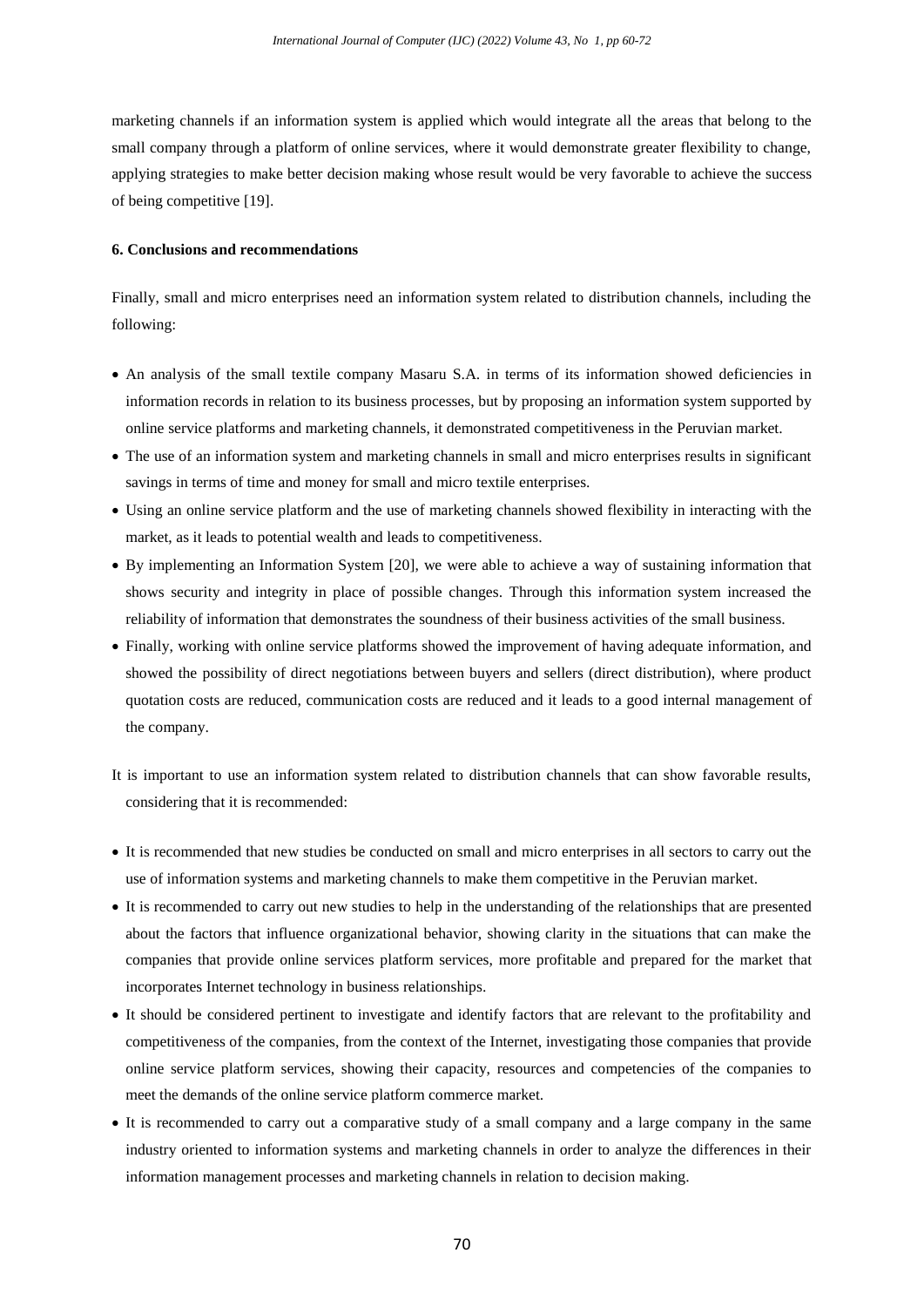#### **References**

- [1] Agudelo, H. (2009). "Análisis y Diseño de un Sistema de Información en la parte Operativa (Ventas e Importaciones), para la Empresa Importadora Gran Andina Ltda". Trabajo de Investigación en: <http://www.javeriana.edu.co/biblos/tesis/ingenieria/tesis134.pdf>
- [2] Becerra, Ana María (2008) Planeamiento estratégico para Micro y Pequeñas Empresas. Lima: Universidad del Pacífico – Centro de Investigación (consulta: 12 de setiembre de 2012).
- [3] Becerra Rodriguez, C. (2013). Análisis, diseño e implementación de un sistema de comercio electrónico integrado con una aplicación móvil para la reserva y venta de pasajes de una empresa de transporte interprovincial. Pontificia Universidad Católica del Perú.
- [4] Bernal, T. (2010). Metodología de la investigación: administración, economía, humanidades y ciencias sociales. México: ISBN: 970-26-0645-4.
- [5] Chaisung Lim, M. H. (2017). MNE subsidiary evolution from sales to innovation: Looking inside the black box. International Business Review, 26(1), 145-155. doi:http://dx.doi.org/10.1016/j.ibusrev.2016.06.002
- [6] Cardona, P y D. (2011). "Estrategia de Canales de Comercialización en la Prestación de Servicios Tecnológicos **para para media de la para de la para de la para de la para de la para de la para de la para de la para de la para de la para de la para de la para de la para de la para de la para de la para de la para de la** [https://repository.icesi.edu.co/biblioteca\\_digital/bitstream/10906/66924/1/estrategia\\_canales\\_distribuci](https://repository.icesi.edu.co/biblioteca_digital/bitstream/10906/66924/1/estrategia_canales_distribucion.pdf) [on.pdf](https://repository.icesi.edu.co/biblioteca_digital/bitstream/10906/66924/1/estrategia_canales_distribucion.pdf)
- [7] Cock Castro, Juan Pablo (2006). "Estrategia Exportadora para el Sector Textil y Confecciones". Edición 1ra. Lima, Perú: CENTRUM.
- [8] Cruz, S. A. (2015). Importancia de los sistemas de información para las Pymes. Recuperado el 30 de 08 de 2016, de Gestiopolis[: http://www.gestiopolis.com/importancia-sistemas-informacion-pymes/](http://www.gestiopolis.com/importancia-sistemas-informacion-pymes/)
- [9] Fernández, L. y Plata, D. (2006). Los sistemas de información gerencial en las PYMEs en el marco de la creación de un entorno de éxito en tiempos de crisis. Multiciencias, 6 (1) 1-14.
- [10] Hernández Lugo, Alejandro (2012) Gestión por procesos. La Facultad de Ingeniería Industrial, Instituto Superior Politécnico José Antonio Echeverría, Cuba. Publicado en el 2003. (http://rii.cujae.edu.cu/index.php/revistaind/article/view/180/164) (consulta: 29 de agosto de 2012)
- [11] Instituto Nacional de Estadística e Informática. "Emporio Comercial de Gamarra Alberga más de 24 Mil Establecimientos". Lima, Perú. Nro. 080, 2012. Consulta: 26 de Mayo del 2012.
- [12] Johnson, Devon S. and Sundar Bharadwaj (2005), "Digitization of Selling Activity and Sales Force Performance: An Empirical Investigation," Journal of the Academy of Marketing Science, 33 (1), 3-18.